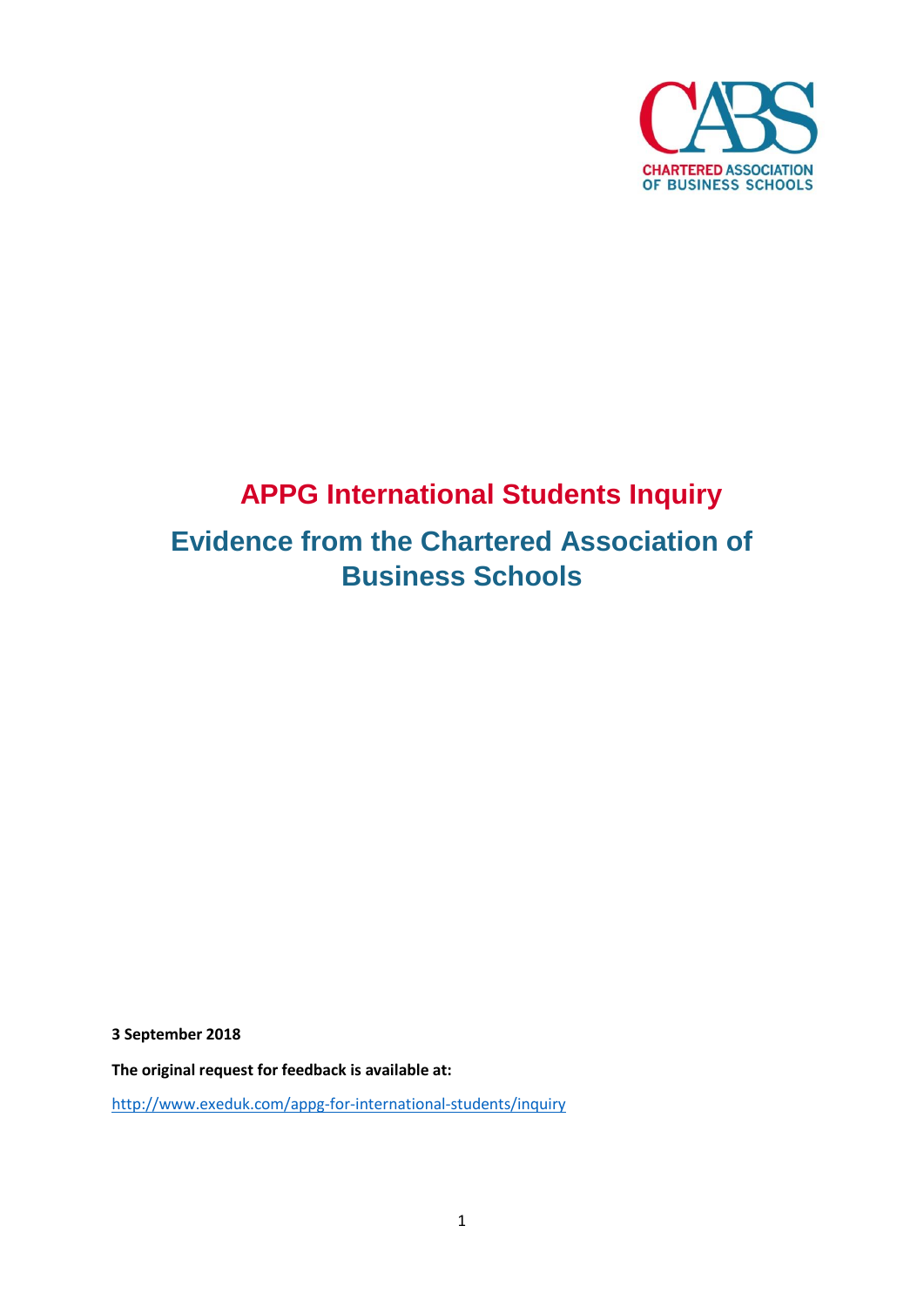### **Introduction**

- 1. The Chartered ABS is pleased to respond the All-Party Parliamentary Group's inquiry on a sustainable future for international students in the UK. The Chartered ABS is the voice of the UK's business and management education sector and our members consist of over 120 business schools and higher education providers across the UK, as well as affiliate stakeholders, corporate members and international partners. The evidence we have submitted is structured according to the four themes of the APPG inquiry.
- 2. For both domestic and international students, Business and Management is the most popular choice of subject in our universities and approximately 1 in 3 of all international students study in a business school. Based on figures in a recent report by the Higher Education Policy Institute (HEPI), this equates to a net contribution of at least £7.2bn to the UK economy<sup>1</sup> from international students enrolled on Business and Management courses. Business and Management produces graduates who go on to lead global businesses and entrepreneurs who contribute to our dynamic economy. Its research output has an impact across society and helps turn our capacity for invention into viable businesses.

## **Evidence**

**.** 

#### *In the classroom*

- 3. International students are an integral part of the classroom within business schools. At undergraduate level 20% of business studies students are from non-EU international countries and this rises to a considerable 71% at postgraduate level<sup>2</sup>. These figures illustrate the reliance on international students to make the provision of postgraduate education viable. In addition, a survey of our members showed that nearly 50% had at least some non-EU international students on their executive education courses, and for some business schools the proportion of international students on these courses was as high as 80%<sup>3</sup>. While just over 25% of the typical business school's income comes from domestic undergraduate fees, over 40% comes from non-EEA student fees, slightly more than half of which of which comes from postgraduate student fees.
- 4. Given the freeze on domestic student fees, any reduction in the number of international students coming to study in the UK would have a disproportionate impact on the income of business schools. Furthermore, as business schools are often one of the biggest net contributors to their institution's finances any loss of income would have an adverse impact on the university as a whole. Income generated by business schools supports the sustainability of UK HEIs and hence the success and international reputation of the UK University sector more broadly.
- 5. A small drop of 5% of international students would put at risk, on average, 1 undergraduate programme and 1 postgraduate programme per school. These would put at risk, on average

<sup>1</sup> '*Net economic impact of international students'*, Higher Education Policy Institute, 2018 [https://www.hepi.ac.uk/wp-content/uploads/2018/01/Economic-benefits-of-international-students-by](https://www.hepi.ac.uk/wp-content/uploads/2018/01/Economic-benefits-of-international-students-by-constituency-Final-11-01-2018.pdf)[constituency-Final-11-01-2018.pdf](https://www.hepi.ac.uk/wp-content/uploads/2018/01/Economic-benefits-of-international-students-by-constituency-Final-11-01-2018.pdf)

<sup>2</sup> HESA Student Record, 2016/17. Extracted from HeidiPlus business intelligence system. Based on full-time students only.

<sup>&</sup>lt;sup>3</sup> Based on survey of Chartered ABS members' views on the impact of international students in the UK, December 2017.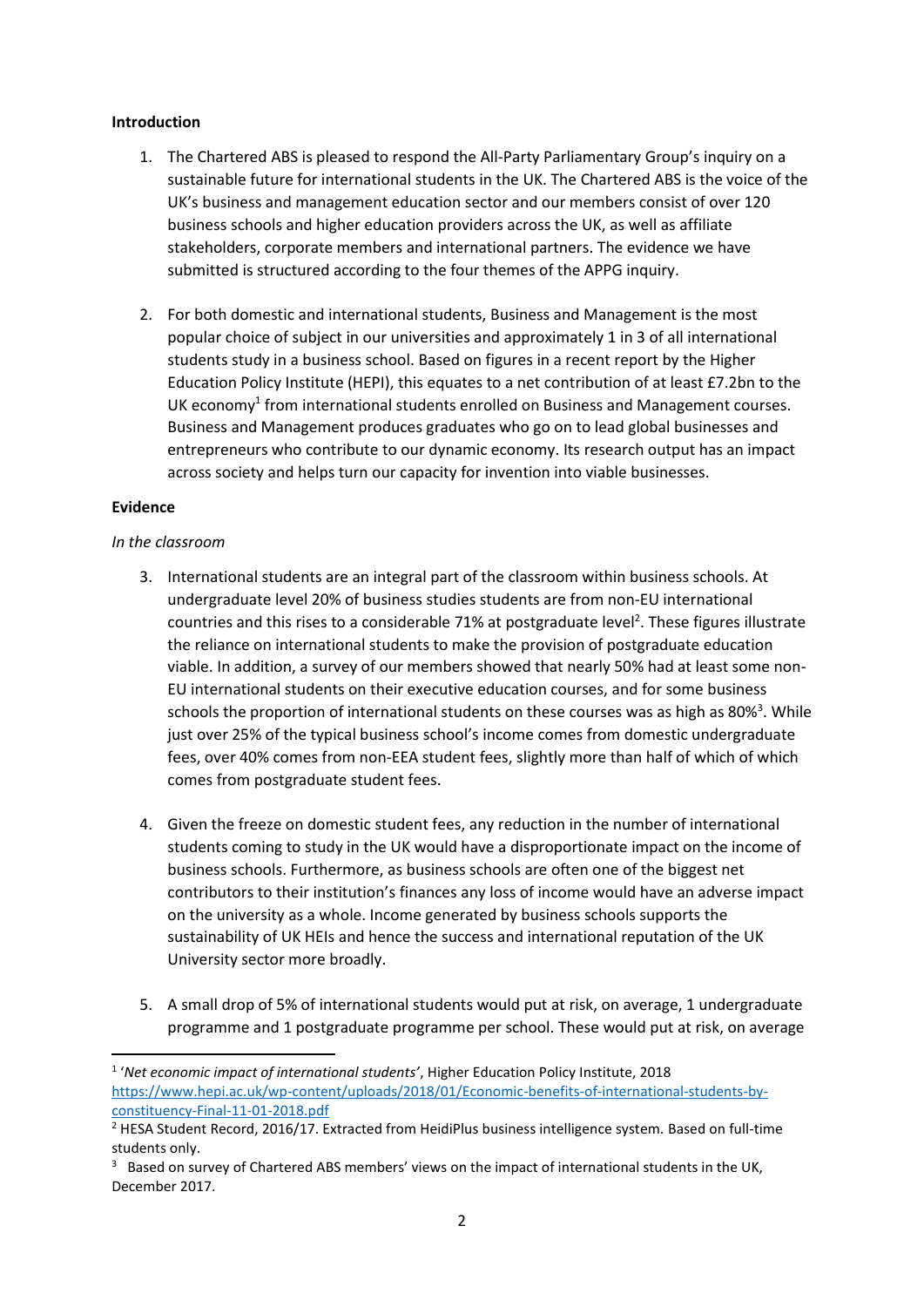per school, 1.2 academic roles and 0.6 support roles. If the fall in international students was closer to 25%, the average number of programmes at risk would be 1.5 at undergraduate level and 15 at postgraduate level per school. This equates to over 60% of postgraduate programmes disappearing and would cause a loss of almost 20% of total income as well as 12 academic posts and 5 support posts, on average per institution. If taken higher, a 50% fall in international students would have little additional impact on undergraduate programmes, except for the lack of international perspective, but only a few postgraduate programmes would survive and there would be a loss of close to 30% of income. Without any international students over 30% of institutions would have no offering at postgraduate  $level<sup>4</sup>$ .

- 6. The total number of international students on business and administration courses has been trending downwards since 2011/12, the academic year following the Government's announcement to limit entitlement to post-study work visas. This compares with 2.4% global growth in internationally mobile students between 2011 and 2013<sup>5</sup>. Between 2013/14 and 2016/17 there was a 10% decline in the number of non-EU international students starting a course in a UK business school, which translates to a loss of £648m to university finances and their local economies<sup>6</sup>. Some business schools would fare better than others if faced by an environment with substantially fewer international students. Well-known institutions in the big cities, especially in London, would be able to weather the storm better than those in regional areas. The regions most likely to be impacted by the loss of international students are the areas the Government is trying to reach with its industrial strategy and where arguably international students have the most to offer.
- 7. Feedback from our members shows that business school students are very much accustomed to the presence of international students and are multi-cultural in outlook regardless of ethnic or cultural background. This creates a favourable setting for the integration of students from diverse backgrounds but challenges are inevitable. As international students have been a common presence within business schools for many years there is a substantial accumulation of institutional knowledge and awareness as to how to manage cultural issues sensitively. This includes measures to pre-emptively anticipate problems by encouraging students to form mixed study groups (i.e. to avoid cultural silos), running 'familiarisation with living and studying in the UK' courses for international students before term officially starts, and taking into account the varying English language abilities in teaching.
- 8. The evidence we have gathered from our members illustrates that the benefits generated by international students go far beyond the generation of cross-subsidy and extend to enhanced cultural awareness and the development of enduring networks that transcend national borders. By having international students on courses our members report that UK students are able to interact and understand the social differences between different cultures. This is essential as many students go on to work in large diverse teams where they

**.** 

<sup>4</sup> Based on survey of Chartered ABS members' views on the impact of international students in the UK, December 2017.

<sup>5</sup> UNESCO Institute for Statistics.

<sup>6</sup> Decline in non-EU international first year students starting a business course based on HESA Student Record. Annual loss to universities and local economies based on an average expenditure per student of £102,000 according to data in '*Benefits of international students to the UK economy'*, HEPI, 2018.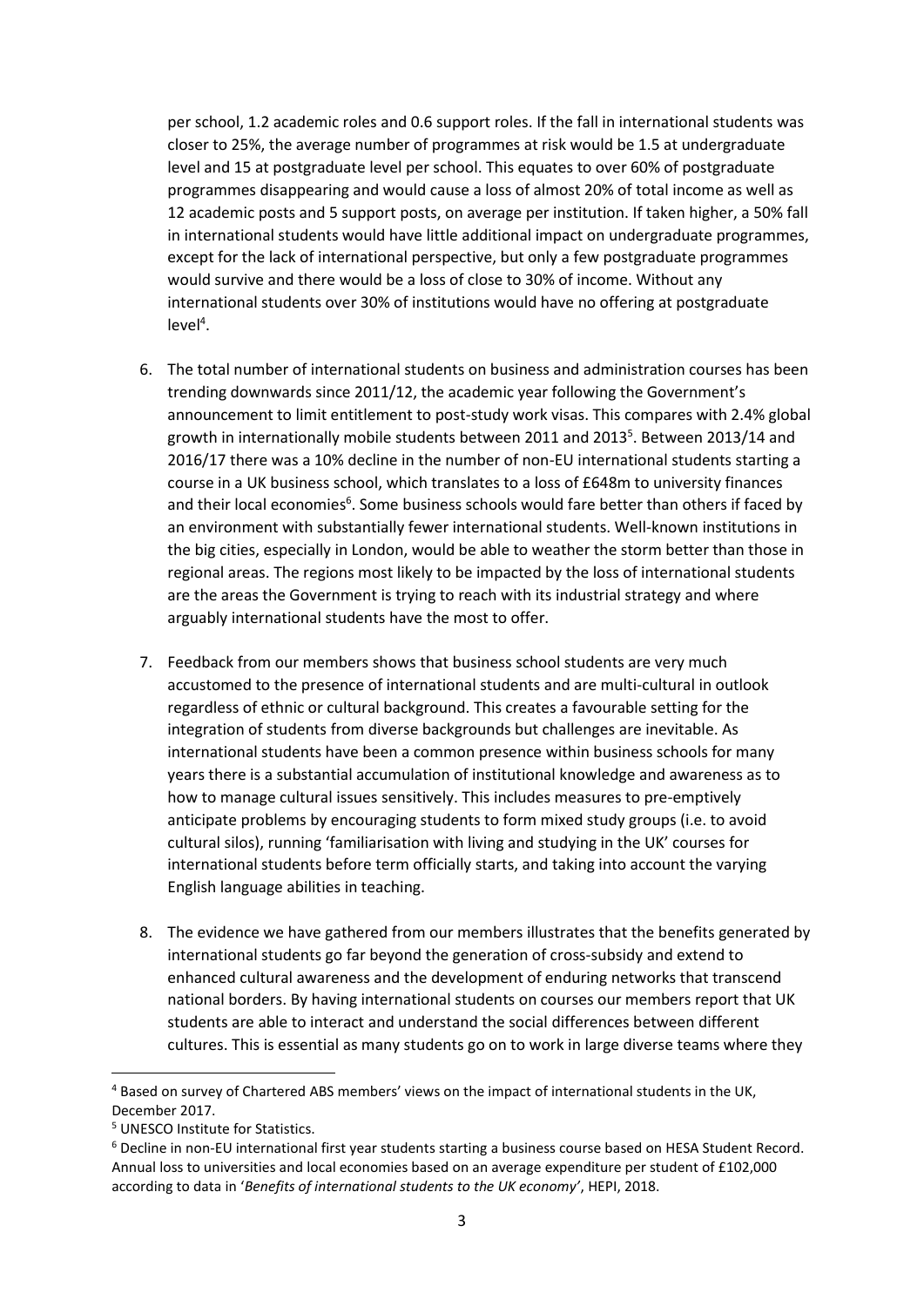need to understand different cultures and take account of social differences. After graduating International students have a tendency to periodically return to their place of study. As one business school stated, "In addition over a 10-year period c60% of international graduates returned at least once to the area, contributing £2.1m in additional spend in the UK."

- 9. A survey of our member business schools in 2016 found that over 90% agreed that changes to post-study work visa availability has had a negative impact on international student recruitment. Furthermore, around the same proportion agreed that reporting of government policy has impacted negatively on international student recruitment. The consensus of our members is that current UK immigration policy is very unwelcoming to international students and sends out a message that it is difficult to gain entry into our HE institutions.
- 10. The setting of targets for numbers of international students admitted to the UK and the associated inclusion of international students within the net migration target incorrectly implies that international students are driving immigration and are a burden to society. International students should be removed from these targets as it would send a clear message that the UK welcomes international students. The Home Office's own analysis shows that the vast majority of international students do not break the terms of their visas and this is substantiated by our own research. Compliance with visa regulations is proving increasingly costly for HE institutions and our members have been diligent in introducing procedures to verify international students' compliance with their visa terms.
- 11. There is increasing concern within the wider education sector that immigration policy is limiting the diversity of international students within education institutions, in addition to restricting the number and type of institutions who can recruit them. The government's policy of labelling some countries as 'high risk' or 'low risk' makes it more difficult to recruit students from a diverse range of countries, with students from counties classified as 'high risk' more likely to see their applications declined. The requirement that institutions who recruit students through the Tier 4 sponsor route must have 90% or more of their student visas approved or risk losing their licence makes some institutions wary about recruiting students from countries outside the low risk category.
- 12. There is evidence to support this from our survey on UK business schools and international student recruitment, with 6% of responding business schools admitting they automatically reject applicants from particular countries because of anticipated visa problems. Additional barriers to recruitment exist in the form of subjective credibility interviews and general hostility from immigration officials toward international students. A Tier 4 visa also restricts an international student's ability to fully participate in life in the UK and complicates universities' delivery of methods such as experiential learning. Anecdotal evidence from our members suggests that international students tend to go where they are first accepted and that this is less likely to be a UK university given the length of time and uncertainty of the visa application process.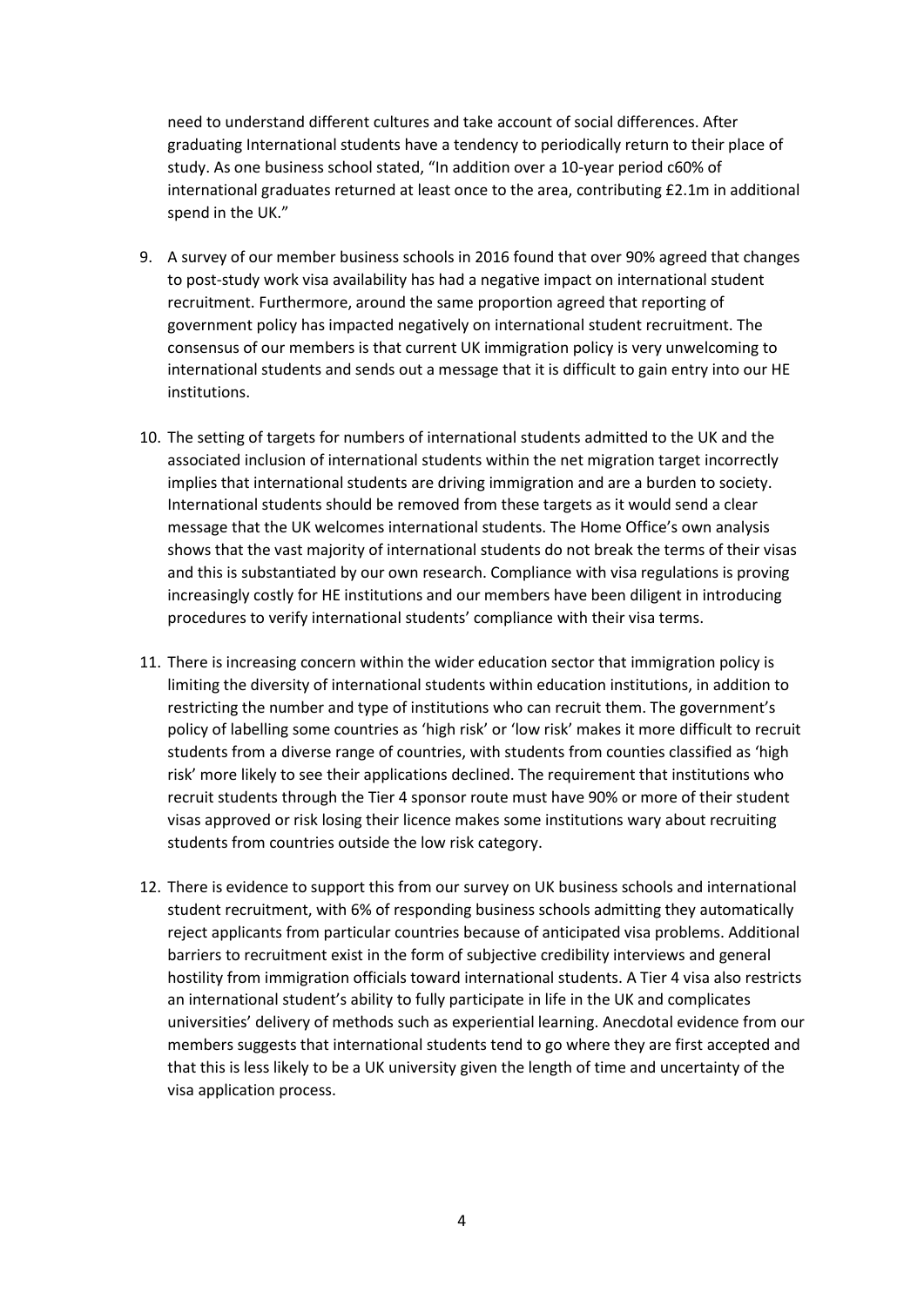#### *In our communities*

- 13. UK business schools in collaboration with their wider institution run a number of programmes to help international students acclimatise to living and studying in the UK (see appendix 1 for case studies). This includes advice on accessing services such as health and housing and employing postgraduate peer advisors from the previous year's cohort of international students to work with incoming international students. Our members have in place tried and tested systems to deal with any conflicts that can occur amongst students or between students and the local community, such as incidents of racism or prejudice. Although large student populations can place pressure on local services, such as housing, this cannot be attributed to international students alone and is more attributable to the general growth in the student population irrespective of country of origin.
- 14. Over a period of many years UK universities have developed a range of centralised functions to help international students settle into life in the UK, offering advice and support on immigration, employment, financial matters or any personal concerns the student may have. Many universities have dedicated immigration advisers with a wealth of knowledge and experience on the tier 4 visa application and compliance. Universities also provide advice on how to access healthcare in the UK and financial advice related to living costs, bank accounts, part-time work and advice on saving money. Universities often have societies dedicated to supporting and bringing together international students, helping to make them 'feel at home' in addition to raising cultural awareness.
- 15. Whilst HE institutions have a long track record in managing the integration of international students within the local community more could be done if a wider range of stakeholders (e.g. local government, local firms, the students' union) were involved in the process. The potential for international students to act as a valuable resource for local communities should not be underestimated and would in itself facilitate integration. Many business schools arrange internships or placements with local businesses for international students although this approach tends to work better for undergraduate than postgraduate students as the latter are only in the UK for a year.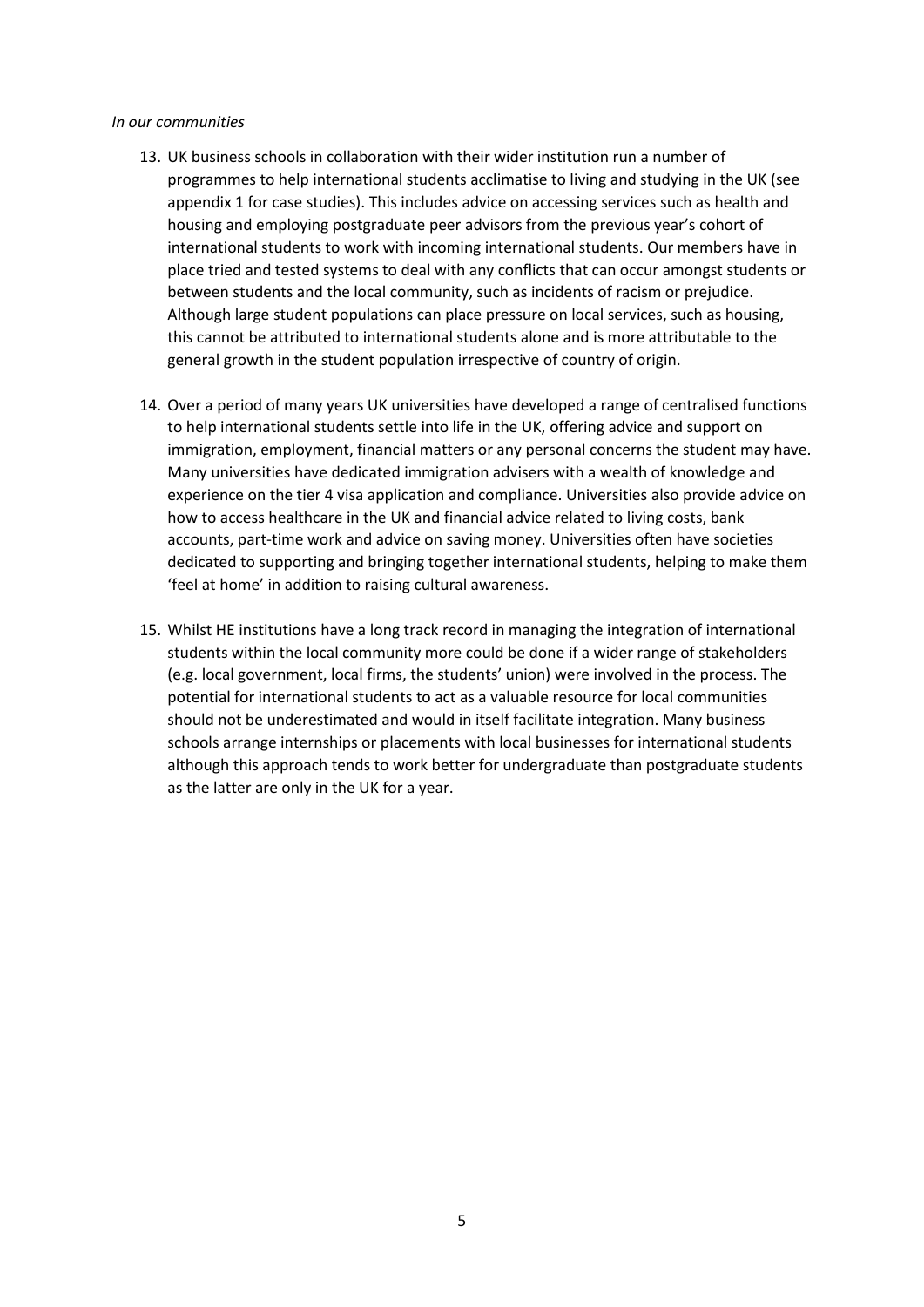#### *For our regions and nations*

**.** 

- 16. The scope for international students to participate in the regional and national labour market post-study is severely curtailed by UK visa regulations which have become progressively more restrictive since 2012. As a consequence the UK is losing ground to competitor countries in the recruitment of international students. Research by Universities UK shows that of the major countries recruiting international students the UK is the only country not to offer a clearly labelled post-study work visa for up to two years. In the three years since the removal of the UK's clearly labelled post-study work visa in 2012, recruitment of international students in a number of our competitor countries has increased but in the UK recruitment has been flat<sup>7</sup>.
- 17. This view is shared by our members, with more than 70% of the business schools who responded to our 2016 survey agreeing that the support for business schools given by governments in other countries has made those countries more attractive as destinations for international students. This calls for the reinstatement of a competitive and clearlylabelled post-study work opportunity. In addition to being at a competitive disadvantage to non-EU countries with less restrictive visa regulations, the competition from EU countries is growing, with some institutions delivering business degrees in English and offering fees for Master's degrees that are often lower than in the UK or even non-existent.
- 18. The Government should consider innovative post-study visa schemes that would enable international students to remain in the UK for a longer period after completing their studies but with the added benefit of forming valuable connections between the UK and the student's home nation that could generate future trade opportunities. One such example is a trial being run by the Russell Group institutions where students on Tier 4 visas can stay and work for six months after completing their one year degree, which means that universities can offer more post-study work and is a unique selling point not available to international students in the U.S or Australia. If this arrangement was introduced for Tier 4 visas on a permanent basis it would mean that we can arrange work placements in the UK with companies from the international student's home nation that are operating in the UK (e.g. companies from China or Malaysia), thereby creating value added for both the student and the company.
- 19. UK SMEs are at a particular disadvantage in being able to recruit from the pool of international students given the complexities of the Tier 2 visa requirements. We recommend that the Government considers a specific visa for international students who take up a position in an SME, as this could help them export to international markets and it is proven that exporting is a key determinant of business growth. The complexities and restrictive nature of the UK's current visa regime is perhaps in contradiction to the Department for International Trade's aim to make the UK a nation of exporters and requires further consideration in this context. If businesses were to employ more international students (including in the form of internships) then trade opportunities could be generated through alumni networks.

<sup>7</sup> '*Five little-known facts about international student mobility to the UK'*, Universities UK International, 2018 [https://www.universitiesuk.ac.uk/International/Documents/Five%20little](https://www.universitiesuk.ac.uk/International/Documents/Five%20little-known%20facts%20about%20international%20student%20mobility%20to%20the%20UK_web.pdf)[known%20facts%20about%20international%20student%20mobility%20to%20the%20UK\\_web.pdf](https://www.universitiesuk.ac.uk/International/Documents/Five%20little-known%20facts%20about%20international%20student%20mobility%20to%20the%20UK_web.pdf)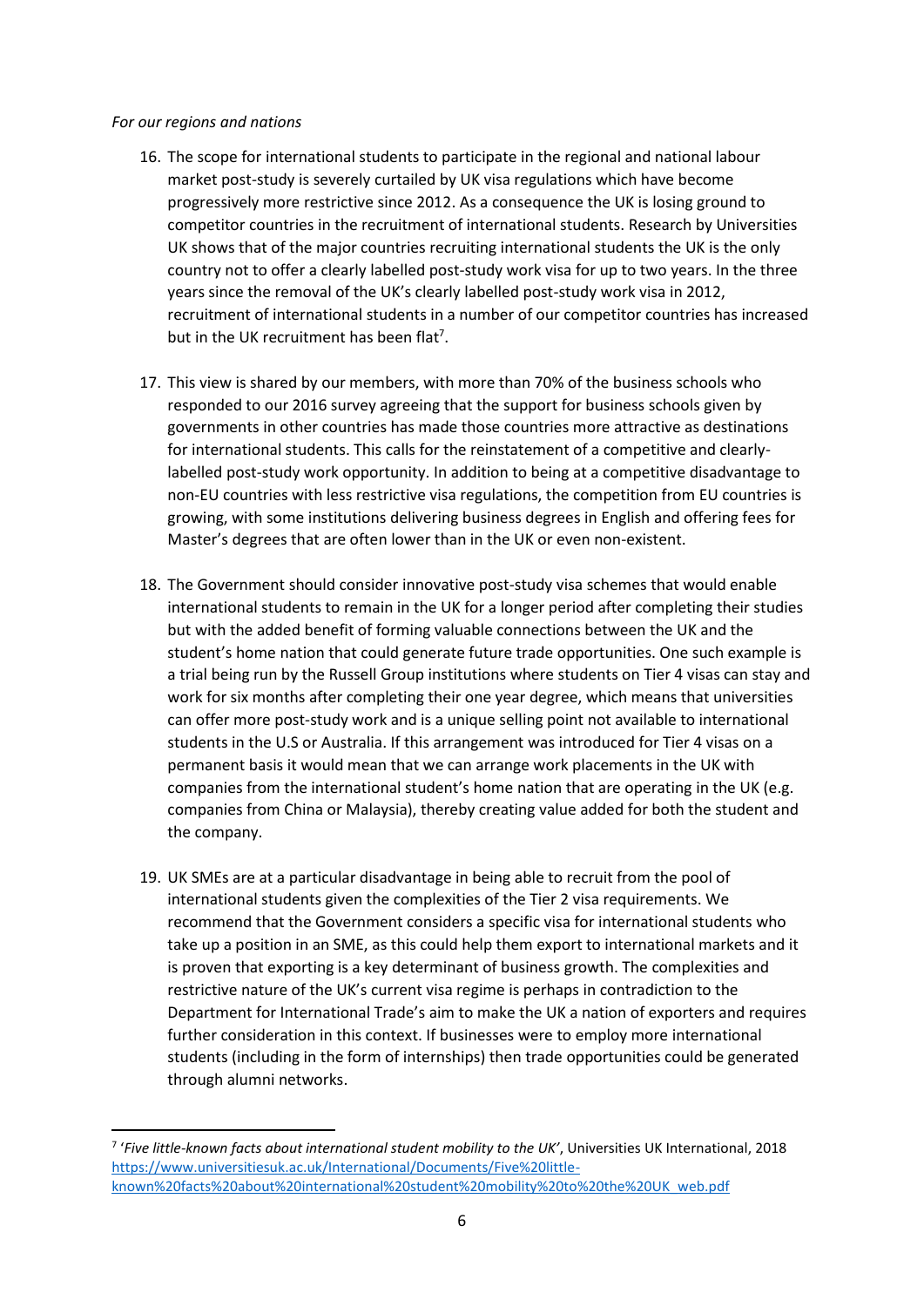20. It has been noted that there is evidence showing there are around three times as many students in London and the South-East than any other region in the UK but it is becoming increasingly expensive to live in London and the surrounding area which offers a recruitment advantage for universities in other regions of the country where the cost of living is lower. More can be done to promote the regions and to create growth hubs in which both universities and local businesses would play a role. The relationship between universities and the UKTI should be reinvigorated so that we can articulate coherent USPs as to why people should study in the regions. There is also evidence that when the visa regime tightens, it is institutions in the regions that lose the most international students.

#### *Research, trade and soft power*

**.** 

- 21. We know from evidence provided by our members that international students, particularly at PhD and post-doctorate level, make an invaluable contribution to the UK's global research capability. Furthermore, over one-quarter of business school staff are international and come from a wide variety of countries from both outside and within the EU<sup>8</sup>. Restrictions on the recruitment of highly skilled workers to the UK would be severely disruptive for our HE sector in addition to diminishing our research capability. It's also important to note that for business schools the fee income from international students is compensating for the reduction in research funding from the UK government, therefore any fall in the number of international students would further reduce business schools' research budgets.
- 22. It is important not to overlook the role of international students in supporting the government's objective of expanding the UK's global trade capacity and projecting soft power. Alumni networks can be leveraged to build trade links with countries undergoing rapid economic growth but this will require a more accommodating visa regime for international students. A formal roll-out of the Tier 4 visa initiative currently being piloted by the Russell Group is an example of the type of flexibility that is needed if we are to make the most of the opportunities that can be opened up by international students, many of whom are very well-connected in their home nations.
- 23. The soft power offered by alumni networks is evident through the fact that our members report that after graduation and returning home, their international students return for visits for years after they have left. Furthermore, there is clear evidence that international students continue to make a contribution to their alma mater after they have returned home, whether that be financial or in kind. International students have the potential to play a valuable role in tackling the UK's productivity problem by creating export opportunities for SMEs in the UK. It is proven that SMEs that export are more likely to have higher levels of productivity than those that don't, and if it was easier for international students to take up positions with SMEs, it would enhance the ability of SMEs to export to fast growing countries such as China.

<sup>8</sup> HESA Staff Record, 2016/17. Based on Full Person Equivalent for non-EU and EU staff.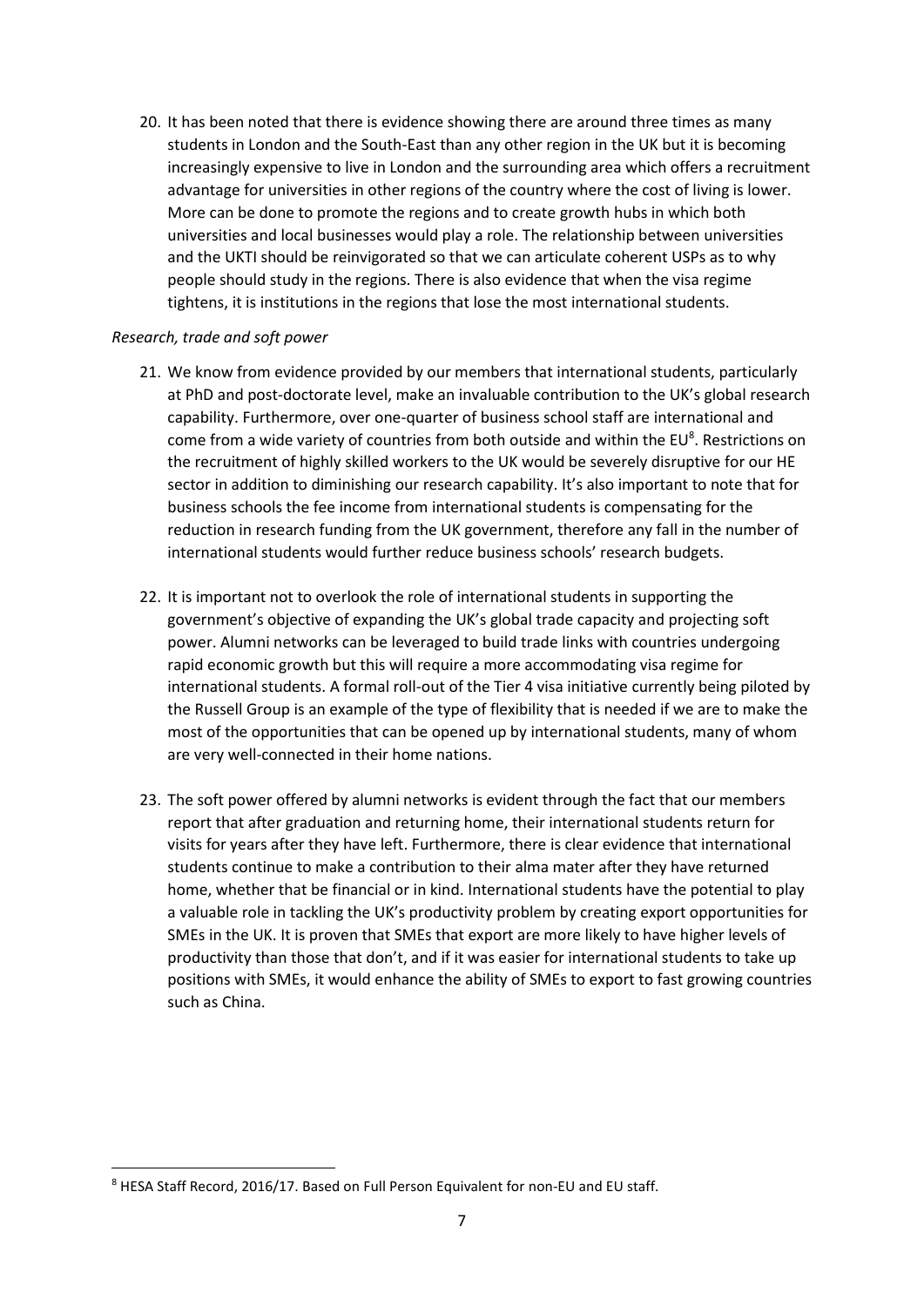## **Appendix 1 – Case Studies**

The following are some specific examples from our members on the impact of international students in widening cultural awareness and creating employment and trade opportunities in the UK.

## *Case Study 1: Chinese Culture Sharing, Nottingham University Business School*

The Chinese Culture Sharing project is operated under the Nottingham University Business School's Community Engagement programme. The project was initially delivered in primary schools and subsequently in community settings. The later element of the project offered Chinese students the opportunity to visit organisations such as care homes and day centres to share their culture and formed part of the Nottingham Advantage Award.

The students involved developed their own activities based on Chinese Culture, according to the requirements of the organisations they visited and the abilities of its members. Many of the activities were craft-based such as making Chinese lanterns or Peking Opera masks, others involved games or looking at pictures and discussing landmarks and the history and culture of China.

These sessions were very well received by the organisations and provided an excellent opportunity for some of Nottingham University Business School's Chinese students to learn about British culture, meet new people and develop their own skills and experiences. The residents and members of the care homes and day centres they visited were able to spend time with enthusiastic young people, learn about a different and interesting culture and take part in some fun activities.

## *Case study 2: Pyae Sone Oo*

Pyae Sone Oo is about to start his Masters degree in Entrepreneurship at Cambridge Judge Business School.

As a young boy Pyae, who comes from Myanmar, dreamt of studying in the UK following a visit to Oxford with his family. Years later he came to the UK to study for A-levels to ensure he had the best chance of being able to study at a UK university. For the past three years he has been an undergraduate student at Cass Business School, which reflecting London itself is very multicultural.

In total there are only about 300 undergraduate students from Burma and a further 200 at postgraduate level in the UK. Soon after starting his undergraduate degree in 2015, Pyae committed to setting up a Myanmar Students' Union to connect Burmese students, promote the culture of Burma in the UK and to contribute to the socio-economic development of his home country. Now, funded through donations from Burmese companies, the Myanmar Students' Union holds a number of events and engages in activities both in the UK and in Burma.

One such event was the food and culture fair, which was run for a second time in March this year in London which attracted over 400 participants from a range of ethnic backgrounds. Not averse to tackling the difficult topics, they held a seminar entitled "Promoting harmony among diverse environment in Myanmar" at Oxford in the same month. The Students' Union is acutely aware of the different reports in the press from the UK and Burma itself regarding the situation regarding ethnic conflicts in the country and growing far-right nationalism. Even as a Muslim, Pyae personified neutrality on this topic, where the aim was to create dialogue without being judgemental. The seminar attracted students, academics and the local community

Of course, one of the primary responsibilities of the Students' Union is to support Burmese students here, not only through events, but with an online form launched among members to ask any advice anonymously, as sort of a hotline via their website, social media contacts and a buddying system.